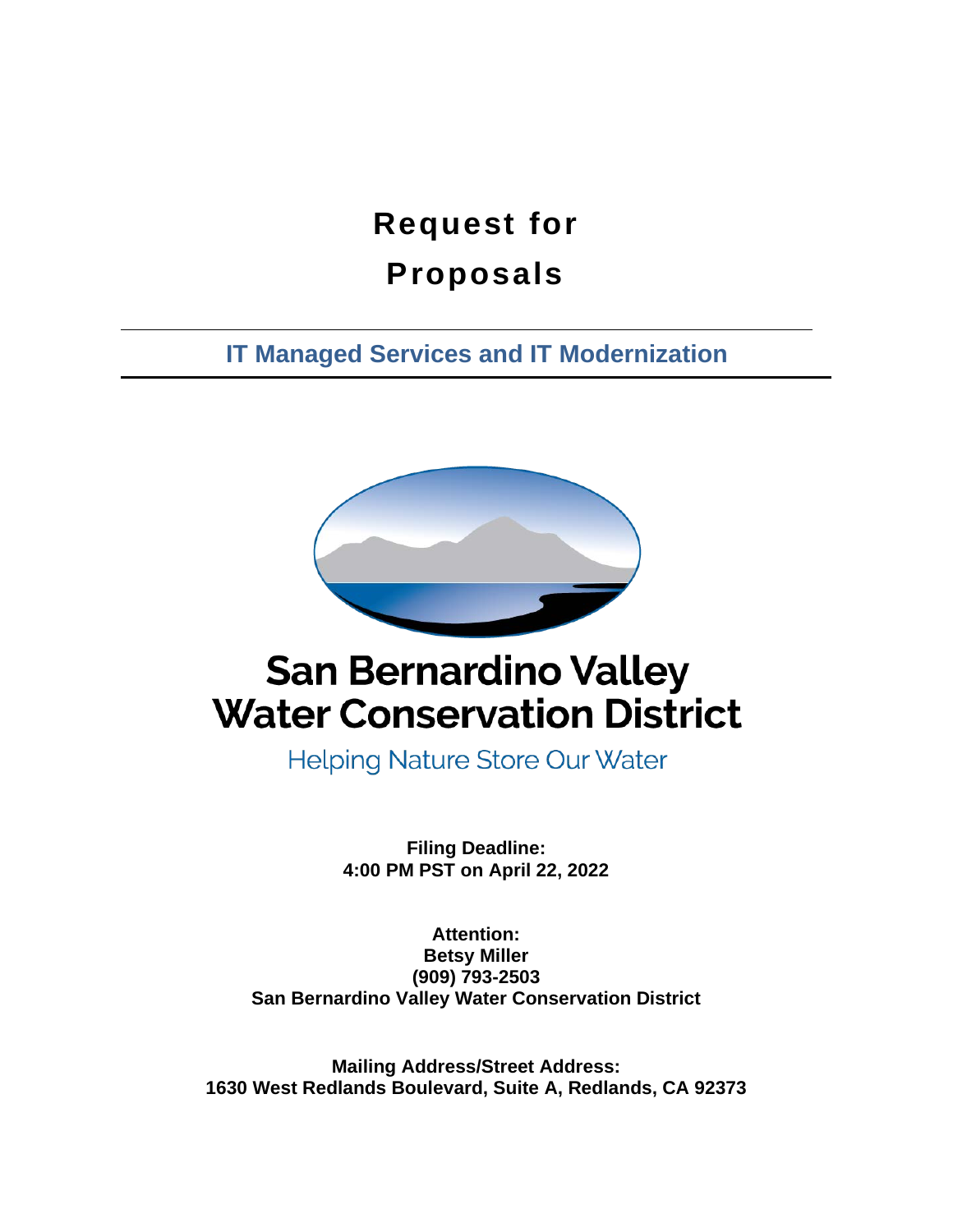# **INTRODUCTION**

### **General Information**

The San Bernardino Valley Water Conservation District is requesting proposals from qualified firms for managed IT services as well as support evaluating and implementing key IT modernization efforts.

The San Bernardino Valley Water Conservation District (Conservation District) was established by the San Bernardino County Board of Supervisors on January 4, 1932, to improve the reliability of local water supplies through proactive groundwater recharge management. Nearly ninety years later, our mission to recharge the Bunker Hill Groundwater Basin in an environmentally and economically responsible manner continues.

There are no expressed or implied obligations for the District to reimburse responding firms for any expenses incurred in preparing their proposal in response to this request. Any inquiries concerning the request for proposals should be addressed to Daniel B. Cozad, General Manager dcozad@sbywcd.org.

To be considered, one (1) electronic copy of the proposal must be received via email and two (2) hard copies of the proposal must be received by the Conservation District by 4:00 PM on April 22, 2022. Please deliver proposals as follows:

#### Attention: Betsy Miller San Bernardino Valley Water Conservation District 1630 West Redlands Boulevard, Suite A Redlands, CA 92373 Email to bmiller@sbvwcd.org

During the proposal evaluation process, the District reserves the right, where it may serve the District's best interest, to request additional information or clarifications from proposers, or to allow corrections of errors or omissions. At the discretion of the District, firms submitting proposals may be requested to make oral presentations as part of the evaluation process.

The District reserves the right to retain all proposals submitted and to use any ideas in a proposal regardless of whether that proposal is selected. Submission of a proposal indicates acceptance by the firm of the conditions contained in this request for proposals, unless clearly and specifically noted in the proposal submitted and confirmed in the contract between the District and the firm selected.

The District anticipates executing a contract with the selected firm by approximately July 15, 2022, following approval of the upcoming fiscal year budget on July 1. The contract will be a one-year agreement with the option for annual renewals subject to the annual review by the District.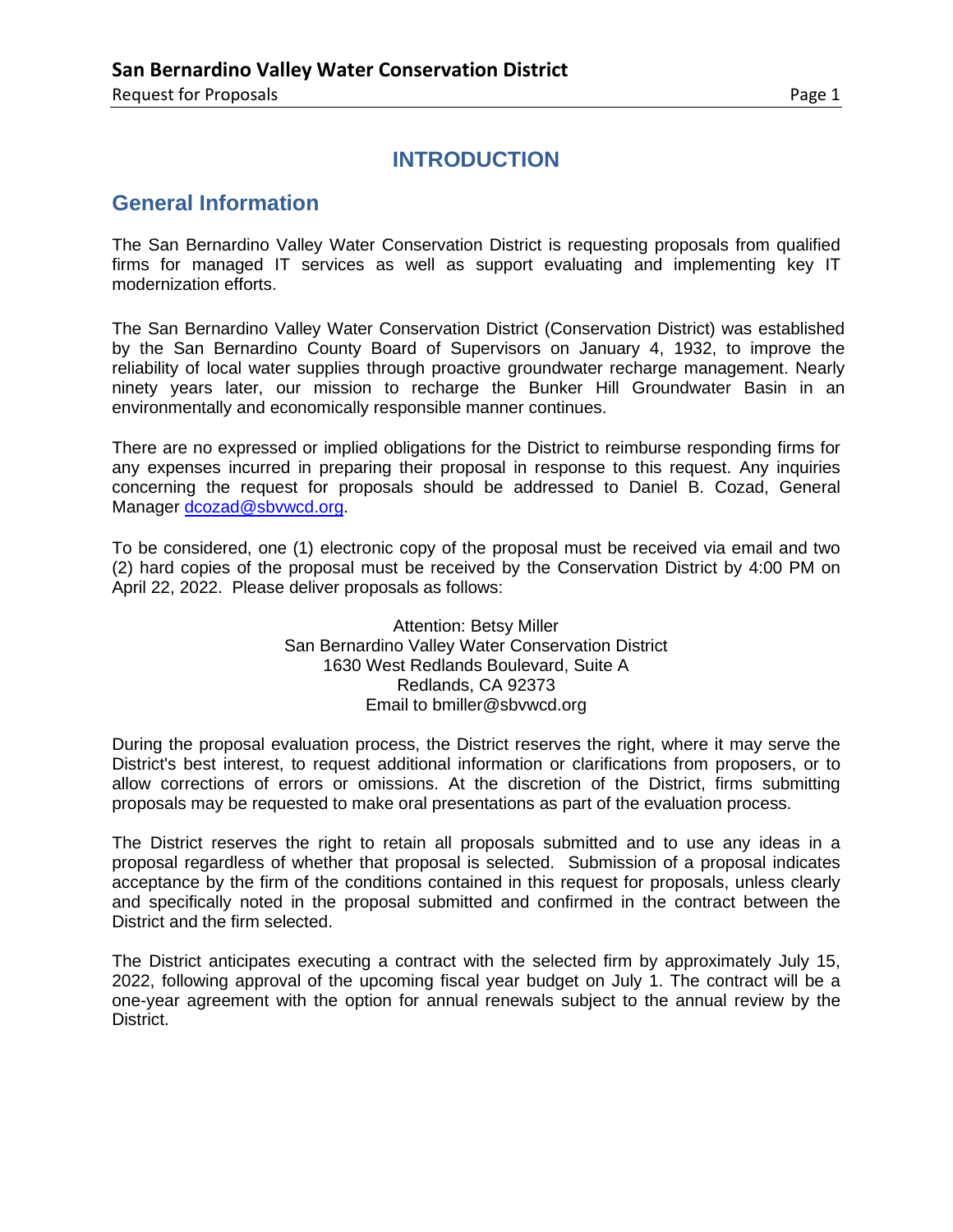# **SCOPE OF WORK Managed IT Services**

Provide managed IT Services to the San Bernardino Valley Water Conservation District, as described below.

- 1) Seven full-time and five part-time employees located at 1630 West Redlands Boulevard, Suite A, Redlands, CA 92024; these employees work remotely 1-2 days/week
- 2) Three full-time employees located at 2181 Mentone Boulevard, Mentone, CA 92359; these employees do not work remotely but they utilize smartphones to access their Office365 accounts daily during field tasks that take them away from their office

Our current technical environment includes:

- Core Hardware [Servers, switches, firewalls, routers, etc.]
	- o Main Windows Server 2022 Dell
	- o Second Windows SBS 2011 Dell
		- Currently supporting Laserfiche which needs to be migrated to 2022 Dell server or moved to Laserfiche cloud services
		- Available for reconditioned/reloaded Hyper-V server
	- o Third Windows Server 2022 VM (Hyper-V temporarily on main server) for RDP **Gateway**
	- o Fourth Windows Server 2022 VM (Hyper-V temporarily on main server) for Laserfiche (needs to be migrated to 2022 Dell)
	- o Fifth Windows Server 2022 VM (Hyper-V temporarily on main server) for VPN access
	- o Untangle Appliance (firewall and other network filtering and security)
	- o Main 24 port network switch
	- o 24 port POE Phone switch
	- o Miscellaneous 5-8 port switches in the office with multiple people in 1 location
	- o 2 wireless access points
- Software Systems [Email platform, security programs, other software used.]
	- o Office365
	- o Untangle filters websites and other network traffic
- Connectivity [Internet information]
	- o Frontier Fios
	- o Frontier phone lines
- Remote Access / VPN
	- o Fifth Windows Server 2022 (see above) VPN server PPTP
	- o Two employees have VPNs for remote work
	- o Third Windows Server 2022 (see above) RDP using HTTPS with certificates
- Applications [Note if on-premise or cloud-based]
	- o Adobe Acrobat Pro (on-prem)
	- o AES HydroWin 2016 (on-prem)
	- o ArcGIS (on-prem and cloud licenses; moving to cloud licenses only in 2023)
	- o AutoCAD suite (on-prem)
	- o QuickBooks (on-prem)
- Backups, Antivirus and Remote Support Software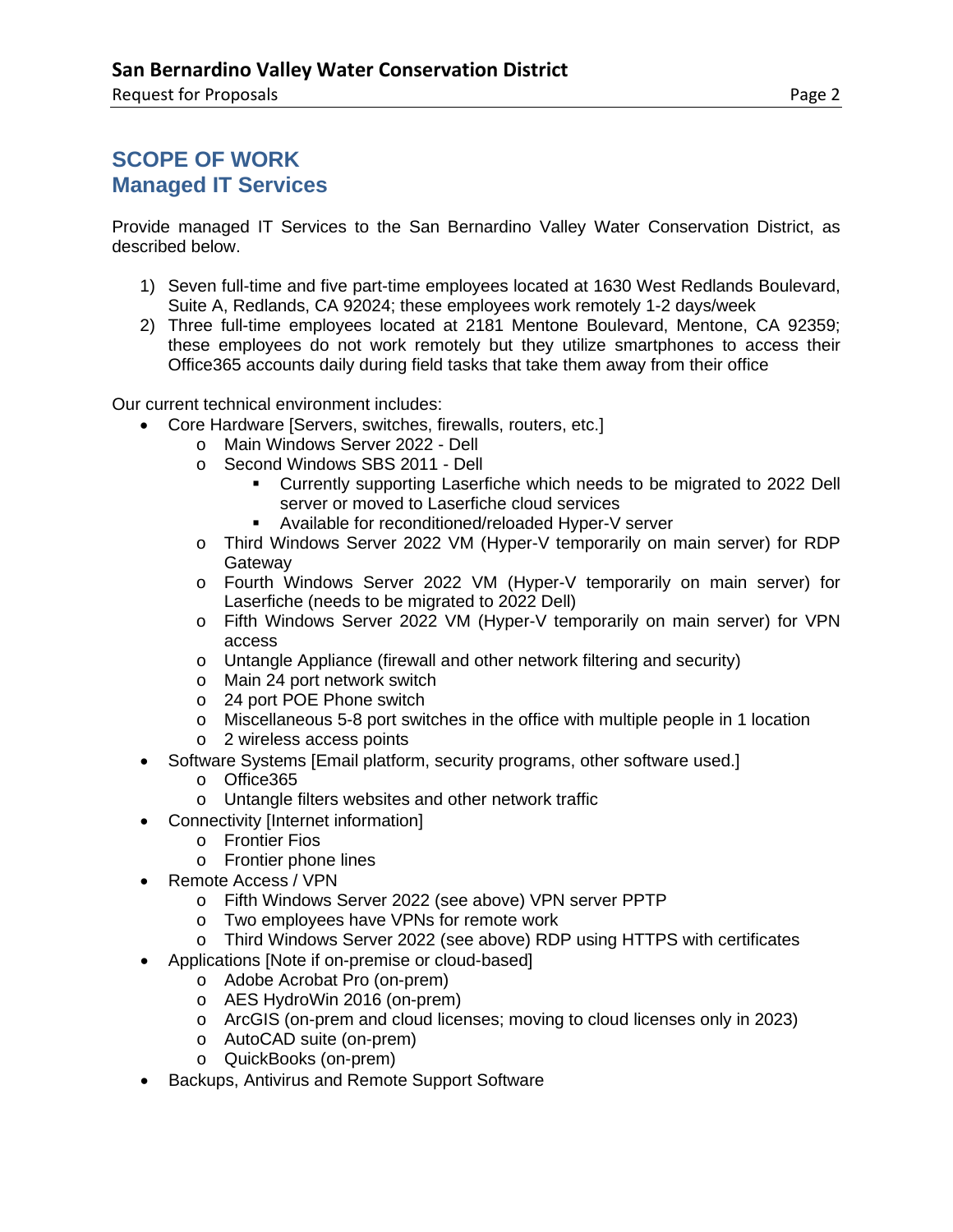- o Daily cloud backup on main server to backup all files as part of existing MSCP contract
- o Roaming profiles on workstations sync with the main server and are part of the backup
- o Windows Defender (built into Windows Pro) for Anti-Virus
- Workstations and other Devices
	- o 6 standard office grade workstations for standard office work
	- o 3 Engineer/GIS workstations for specialty office work
	- o 2 Microsoft Surfaces with docking stations
	- o 1 Laserfiche workstation
	- o 1 Windows 10 Pro VM (Hyper-V temporarily on main server) RDP machine

The Conservation District seeks the following services as part of this RFP.

- Help Desk Support The MSP should offer superior Help Desk support during normal business hours utilizing industry best practice processes and procedures.
- Patch Management Services & Preventative Maintenance The MSP must provide management of critical security and system patches to all servers and systems on the network to ensure the Conservation District's IT systems and resources are properly managed and maintained.
- Business Continuity and Disaster Recovery The MSP must be able to support the Conservation District's ability to recover based on the Recovery Time Objective (RTO) and Recovery Point Objective (RPO) of approximately 24 hours. In addition, backup and redundancy should be used to support this need.
- Remote Backup The MSP must execute a nightly backup plan for the critical servers, including a regularly-tested recovery process.
- Email System Management the Conservation District's requires the management and administration of the Conservation District's Office365 email system for all users.
- On-Site Support When needed, the MSP should have the ability to deploy onsite resources to assist in issues which cannot be resolved through remote access to inhouse systems.
- Networking Support The Conservation District requires proactive management and monitoring of our switches, firewalls, routers and Wi-Fi systems, and other networking equipment as identified by the Conservation District.
- Security Systems Monitoring MSP must provide proactive monitoring and management of the Conservation District's security systems, including firewalls, secure remote access, and any implementations of advanced security solutions the Conservation District may utilize.
- Warranty and Asset Inventory Management The Conservation District expects the MSP to maintain a hardware and asset inventory that includes Desktops, Laptops, Servers, Printers/Scanners, Fax Machines, and notify the Conservation District of any potential service or warranty issues. The MSP must also assist with managing the lifecycle of the Conservation District's devices and maintain an equipment inventory to ensure our systems are always current.
- Software Licensing Control Oversight of automatic renewal of software applications and maintenance of appropriate documentation.
- Procurement Management The MSP must assist with the selection of commercially rated equipment, order placement, order tracking, shipping, equipment returns, and sourcing and ordering of replacement parts.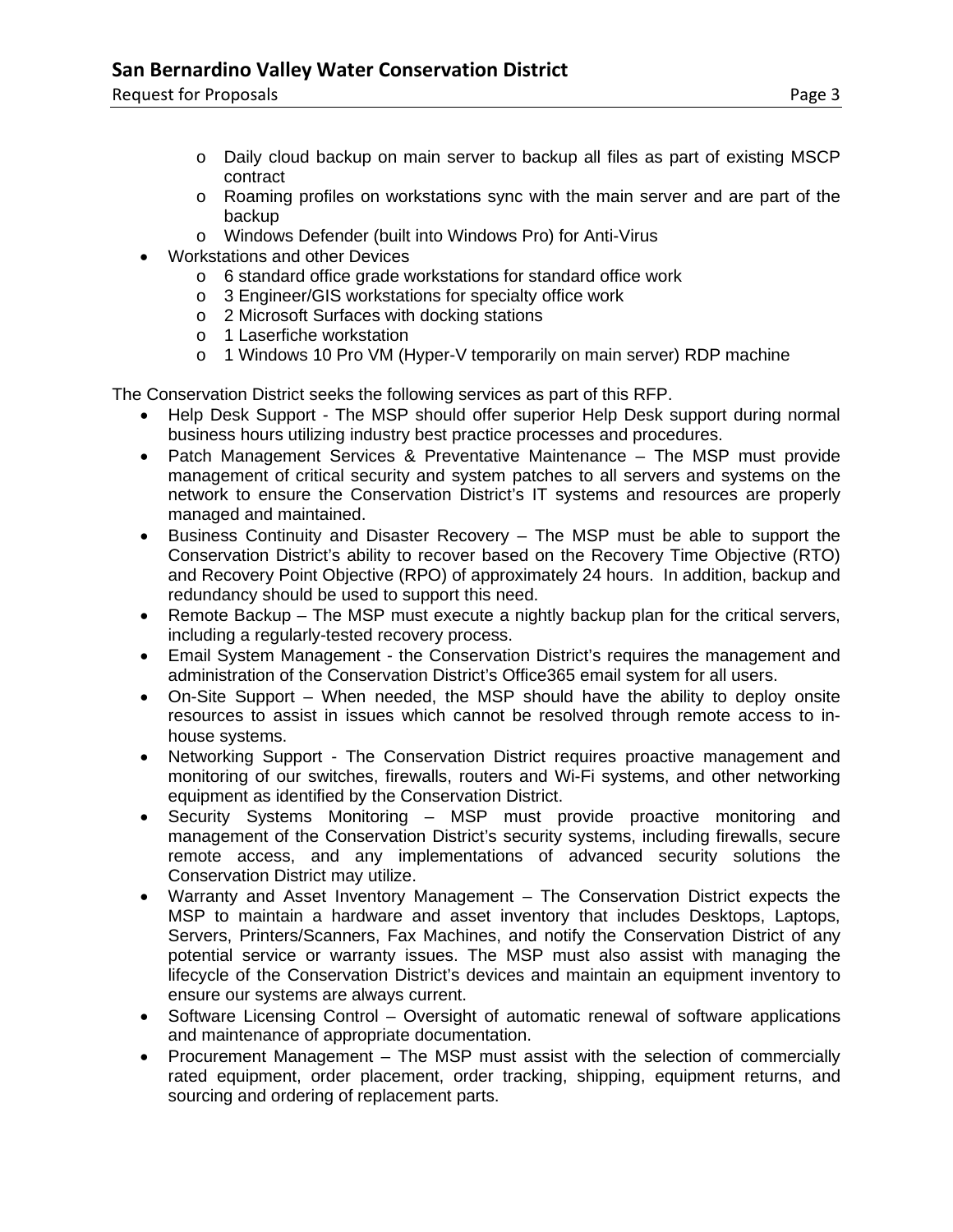- PC Deployment Delivery and setup of machines on-site.
- Desktop and Laptop Support MSPs must include their ability to support existing and future desktop and laptop hardware. This includes maintenance and repair, replacement for failed equipment, and the acquisition and provisioning for new equipment as needed.
- Desktop Software Standardization and Software Licensing and Upgrades MSP must have a process for identifying standardization and management of desktop images and ensuring that staff are using current products as well as current OS and browser versions.
- Lifecycle Management of Hardware Units The MSP should have processes for end-oflife notification, replacement, and asset decommissioning/disposal in compliance with Conservation District policies.
- Break Fixes and Installation The MSP should offer planned and on-call break/fix services, including emergency response to server issues.
- Install, Move, Add, Change (IMAC) The Conservation District is looking for the MSP to help with any changes to the location, configuration of existing equipment or software, and installation of additional equipment or software as needed.
- Reporting The MSP should provide relevant, streamlined reporting not only based on their performance from a help desk perspective but also regarding system health, uptime, and assist in keeping an accurate hardware inventory to inform ongoing planning of maintenance, warranties, and refresh schedules.
- Technology Strategy Planning The MSP will work with Conservation District management to develop a long-term strategic technology outline. This outline will take advantage of new and existing technologies to produce a pragmatic and effective future roadmap that enables the organization to fulfill its overall mandate in the community.
- Account Management The MSP must offer an internal escalation process in tandem with the Conservation District to ensure the ability to have multiple points of contact available if needed depending on the items or issue encountered.
- Onboarding and Offboarding Staff The MSP must have process and procedure in place to onboard or offboard team members in a timely and efficient manner.
- Compliance The MSP must use systems that comply with regulations as provided by relevant governing organizations as identified by regulatory or grant based requirements.
- End-User Security Awareness Training The MSP should offer Security Awareness Training to teach the Conservation District's staff and employees about current threats, terms, standards, and compliance to help them avoid a security incident on a biennial basis.

# **IT Modernization Support**

Evaluate the Conservation District's current IT systems and provide recommendations for modernization for review by Conservation District staff and/or Board of Directors. Specific areas have been identified below for review during the 2022-2023 fiscal year (July 1, 2022-June 30, 2023); additional areas identified for evaluation as the result of this process may be included in the budget for fiscal year 2023-2024. The proposal should include project management and technical engineering resources for these modernization areas.

• IT System Review and Modernization Recommendations – The MSP should review the existing IT system, meet with Conservation District staff to understand business needs,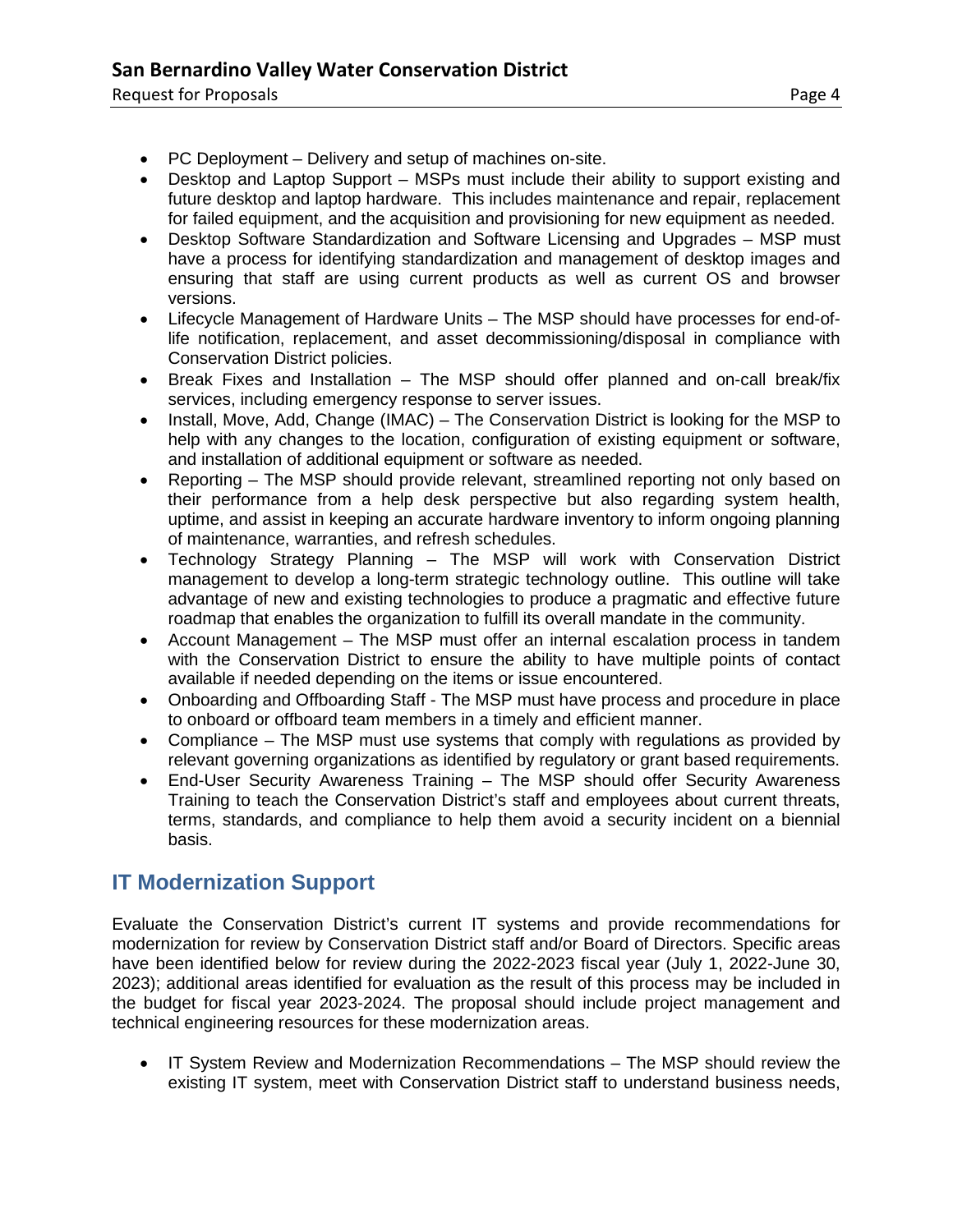and prepare recommendations for a modernized, standardized IT system that will support effective implementation of the Conservation District's mission.

- IT Policy Review The MSP should review the Conservation District's existing IT policy and provide recommended updates tailored to the Conservation District's IT system and needs of staff, including best practices for accessing email, etc. from personal smartphones.
- Office365 Optimization Review Conservation District staff's current use of Office365 and provide recommendations and/or training for staff to optimize workflow using the program's features and functions.
- Document Migration Migrate the data on Conservation District's file server to Sharepoint under our existing Office365 account.
- Server Decommission/Migration Review the configuration of the existing servers, prepare a plan for migration of Laserfiche to the 2022 Dell server, migrate this program to the new server during non-business hours, and provide recommendations for optimal use of the Conservation District's assets.
- Wi-Fi/Internet Optimization Evaluate the current internet and Wi-Fi at both office locations and prepare a recommendation for upgrades, where feasible, including both the time and cost for each recommendation.
- Phone System Replacement Evaluate the current phone system and prepare a recommendation to replace it with a VoIP system with desk and soft phones.
- Implement a Smart Boardroom Evaluate the current Boardroom system and provide two recommendations for upgrades to a smart Boardroom that would allow full integration of in-person and on-line participants; one recommendation should be for a lower cost alternative and one recommendation should be for a higher cost alternative. The evaluation should include, but is not limited to, use of dual Owls, Shure Microflex Digital Wireless Conferencing Systems, or Cisco video conference room solutions. The recommendations should include these systems as well as all additional related IT equipment such as televisions, laptops, projectors, etc.

## **PROPOSAL REQUIREMENTS Submittal Requirements**

### **Inquiries**

The Conservation District has endeavored to provide all information that is relevant to the proposal; however, we are happy to answer questions prior to the proposal due date. Inquiries concerning the request for proposal must be made to:

> Daniel B. Cozad, General Manager San Bernardino Valley Water Conservation District 1630 West Redlands Boulevard, Suite A Redlands, CA 92373 [dcozad@sbvwcd.org](mailto:dcozad@sbvwcd.org)

#### **Proposal Submission**

To be considered, one (1) electronic copy of the proposal must be received via email and two (2) hard copies of the proposal must be received by the Conservation District by 4:00 PM on April 22, 2022. Please deliver proposals as follows: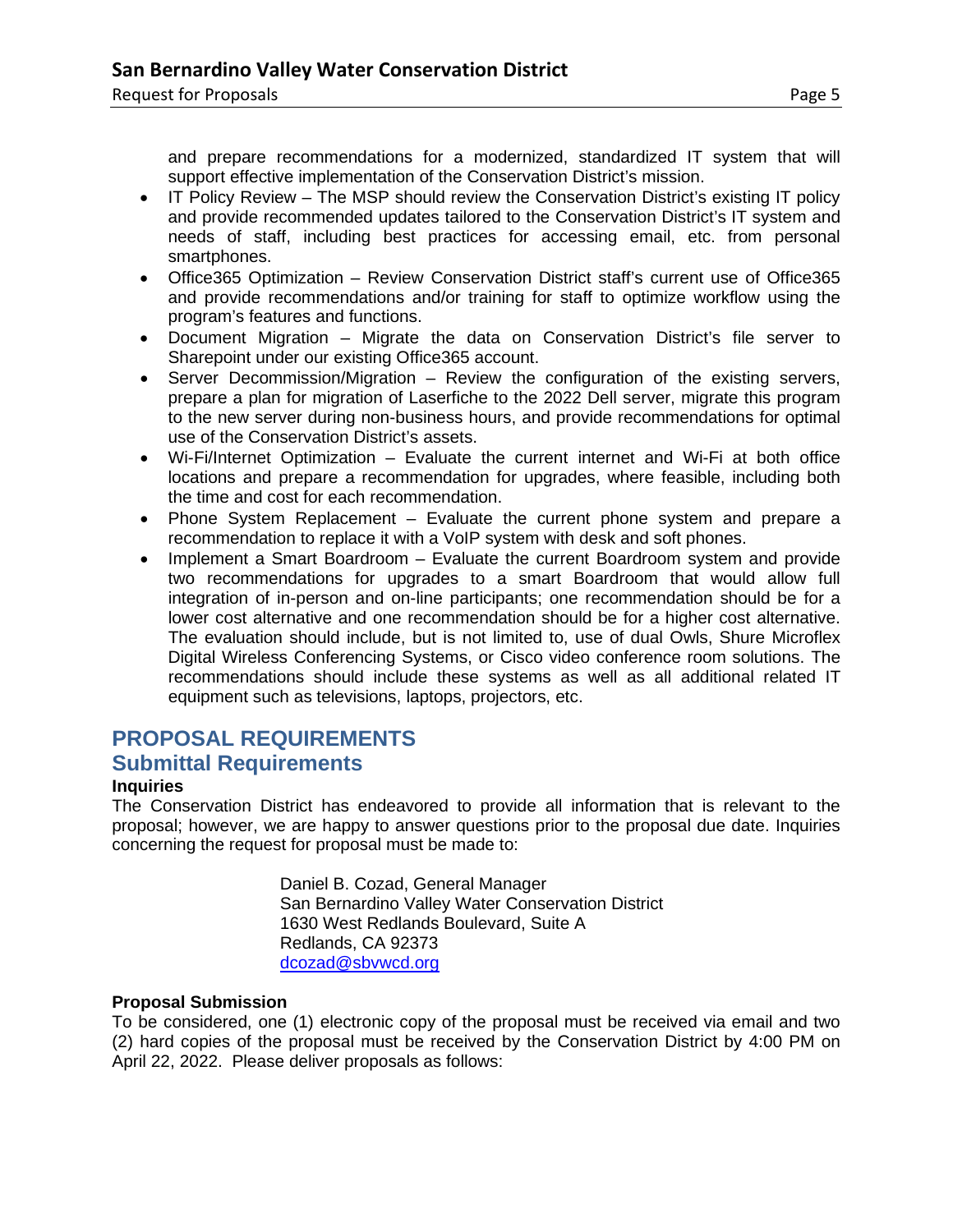Attention: Betsy Miller San Bernardino Valley Water Conservation District 1630 West Redlands Boulevard, Suite A Redlands, CA 92373 Email to bmiller@sbvwcd.org

#### **Proposal Contents**

Responsive proposals will include the following sections:

#### *Title Page*

The title page should include the title of the request for proposals; the firm's name; the name, address and telephone number of the contact person; and the date of the proposal.

#### *Table of Contents*

#### *Transmittal Letter*

The letter of transmittal should include a brief statement of the proposer's understanding of the scope of work, a statement of why the firm believes itself to be qualified to perform the scope of work, and a statement that the proposal is a firm, irrevocable offer for 90 days, signed by a member of the firm authorized to commit the firm.

#### *Detailed Proposal*

The purpose of the technical proposal is to demonstrate the competence and capacity of the firm seeking to provide managed IT services and IT modernization support to the Conservation District. The technical proposal should demonstrate the ability of the firm to complete the Scope of Work in a manner satisfactory to the Conservation District, including relevant qualifications of both the firm and particular staff to be assigned to this project. The technical proposal should be prepared simply and economically, providing a straightforward, concise description of the proposer's capabilities and approach to satisfy the requirements of the Scope of Work. Examples of existing customers with IT needs similar to the Conservation District may be provided to demonstrate the ability of the firm to successfully execute the Scope of Work.

The proposal should include the monthly cost for the Managed IT Services task, as well as costs for the individual IT Modernization Support areas. The cost for each of the IT Modernization Support areas should include 1) a fixed cost for review/evaluation and preparation of recommendations, and 2) an estimated cost for associated purchases, where needed. For example, the Implement Smart Boardroom task should include a fixed cost for evaluating the current Board room IT system and preparing recommendations for upgrades, and separate cost ranges for the purchasing the equipment needed to implement the upgrades and associated labor for installation.

#### **Proposal Evaluation Procedures**

#### *Review of Proposals*

Proposals will be evaluated by District staff, with authority for certain contracts requiring review and approval by the District Board of Directors. The District reserves the right to retain all submitted proposals and may use any idea in a proposal regardless of whether that proposal is selected. The District may select one, or more, or none, of the proposing firms.